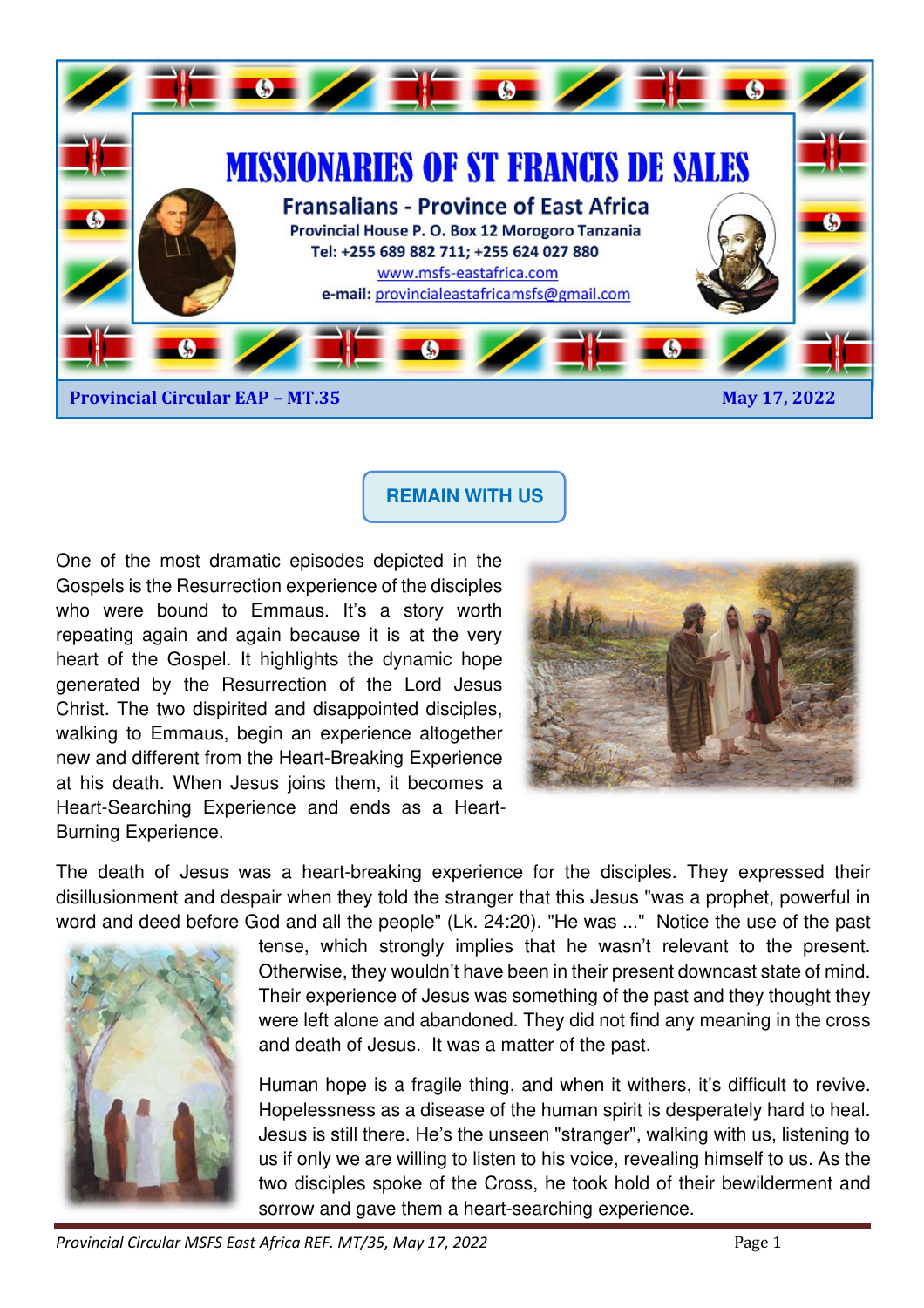He enlightened them about God's self-revelation in the Scriptures. Luke tells us, "And beginning with Moses and all the Prophets, Jesus explained to them what was said in all the Scriptures concerning himself." Jesus is not just a historical figure of the past but he lives with us through the Word of God.

The two disciples insisted on the stranger to remain with them as it was getting dark and he accepted the invitation. This hospitality led them to a heart-burning experience of Jesus in the breaking of the bread. When we invite Jesus into the dark areas of our lives, definitely he will give us a heart-burning experience just as the disciples experienced him in breaking of the Word as well as in the breaking of the Bread. The fruit of such a heart-burning experience cannot be concealed; it has to be proclaimed. At the same hour, they returned to Jerusalem proclaiming that Jesus is risen.

Let this season of Easter make us understand that Jesus is always with us. He remains with us. He seeks us and reveals to us the plan of God through the Scriptures. He is tangible to us through his Eucharistic presence with us. Let us proclaim the joy, peace and hope that has come to us through the Risen Lord. He remains with us until the end of ages (Mt. 28:20).



# **YEAR OF ST. FRANCIS DE SALES**



The Year of St. Francis de Sales was inaugurated at the province level by Rev. Fr. Mathew Thazhathukunnel MSFS, the Provincial Superior of East Africa Province on 25th April at SFS Junior Seminary, Morogoro. Rev. Fr. Johnson Pathiyil MSFS preached a sermon highlighting the life of St. Francis de Sales and the relevance of Salesian Spirituality in the contemporary world.

The following are the programmes planned at various levels in the different centers of the province:

## **Province Level**:

- $\triangleright$  Annual retreat based on Salesian Spirituality
- $\triangleright$  Recollections based on Salesian Spirituality (12 months)
- $\triangleright$  Salesian Seminar
- $\triangleright$  Formation of Fransalian Associates in all our parishes

### **Community Level**

- $\geq$  30 minutes of Eucharistic Adoration (Daily)
- $\triangleright$  Masses in honour of SFS on every Wednesday
- $\triangleright$  Reading from 'The Introduction to the Devout Life' during the meals
- $\triangleright$  Celebration of the Feast of SFS with employees and associates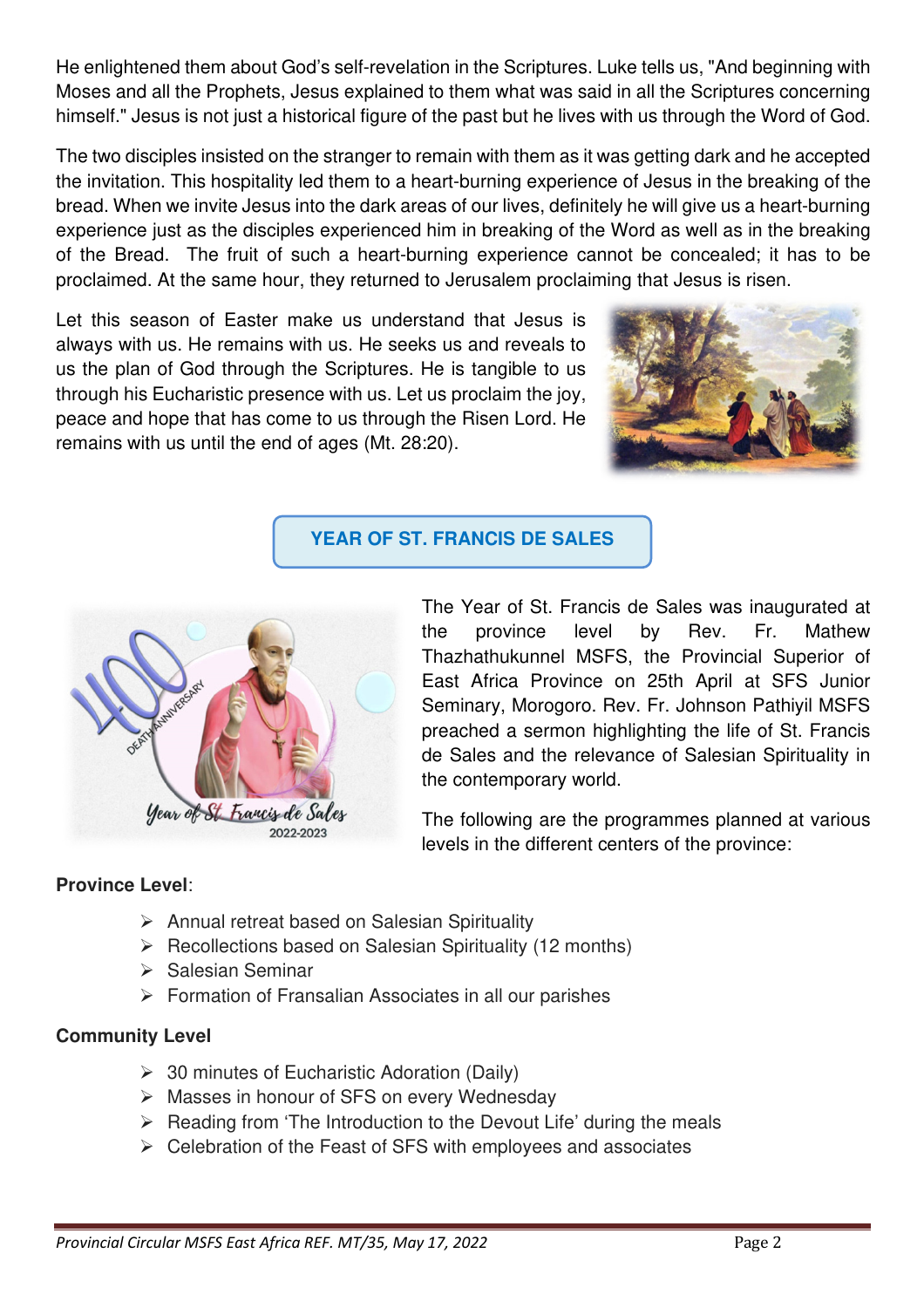### **Individual Level**

- $\triangleright$  Salesian Meditations (Daily)
- ▶ Reading of 'The Love of God'
- $\triangleright$  Practice of SFS Directory
- $\triangleright$  Incorporating Salesian themes in the sermons.

## **Formation Forum**

- $\triangleright$  Quiz on SFS
- ▶ Speech Competition on SFS
- $\triangleright$  Showing movies on SFS
- $\triangleright$  Enactment of plays depicting the character/life of SFS

### **Mission Forum**

- $\triangleright$  Annual retreat by PMP in the parishes
- $\triangleright$  Skits on SFS for Catechism children
- $\triangleright$  Essay competition/Lyrics writing competition on SFS
- $\triangleright$  Support the education of children of needy families
- $\triangleright$  Family visits

## **Education**

- $\triangleright$  Salesian seminar for teachers and non-teaching staff of schools
- $\triangleright$  Devoting a section for SFS in the Annual Magazine
- ▶ Displaying SFS Quotes
- $\triangleright$  Quiz/Essay competitions on SFS

## **Innovative and Social Ministry**

- $\triangleright$  Wednesdays with SFS
- $\triangleright$  Disseminating Salesian literature/themes via social media
- ▶ Displaying SFS Quotes
- $\triangleright$  Helping poor children for education

**VISITATION OF GENERAL CURIA** 

The Province of East Africa is delighted to welcome Very Rev. Fr. Superior General, the Assistant Superior General, all the General Councillors and the General Bursar to East Africa. Rev. Fr. Superior General was taking classes at LCI since April 19th. Rev. Fr. Assistant Superior General is visiting the Province since April 25th. The General curia will animate various meetings in the Province from May 17th to 21st. Hearty welcome to all!

# **MSAF MEETING**

The meeting of Mission Superiors of Africa Forum (MSAF) will take place on May 20th and 21st at LCI. Hearty welcome to all the members of MSAF.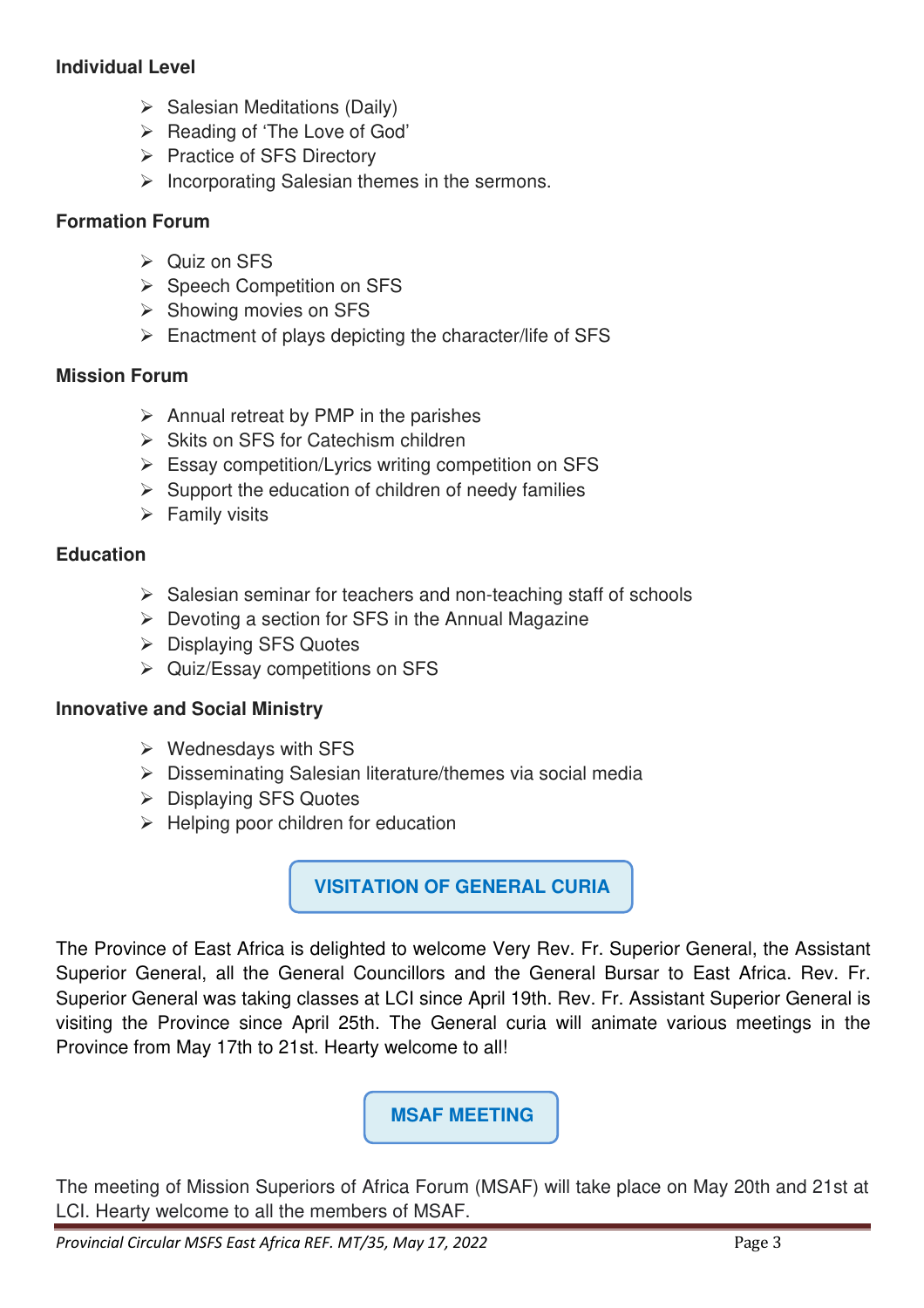### **MINISTRY OF LECTOR AND ACOLYTE**



Msimbe SDS, Bishop of Morogoro, in the Chapel of Jordan University College. The celebration was graced by the presence of Superiors and members of various religious communities and the students of Jordan University College.

30th April, 2022 was indeed a memorable day for the Fransalian Study House Community, Kola. On this auspicious day five of our brothers were conferred the ministry of Acolyte and three of them the ministry of Lector.

The Ministries were conferred by Rt. Rev. Lazarus



(Reported by Bro. Linto Varghese)

# **BLESSING OF HOSTEL AT IYOLWA**

facility.



The well-equipped hostel can accommodate 400 students. Hearty congratulations to our Confreres particularly Fr. Soosai Raj Robert, Fr. Jerald Mabiriizi and Fr. Thomas Chozhithara for their dedication and commitment to improve the standard of the school.



The newly built Boys' Hostel and Sickbay was blessed by Rev. Fr. Yves Carron, Assistant General on 10th May, 2022. It was a joyous day for the SFS Secondary School community as it culminated the Visitation of the Assistant General. The students thanked God and the Congregation and benefactors for the new

(Reported by Bro. Anthony Kabagambe)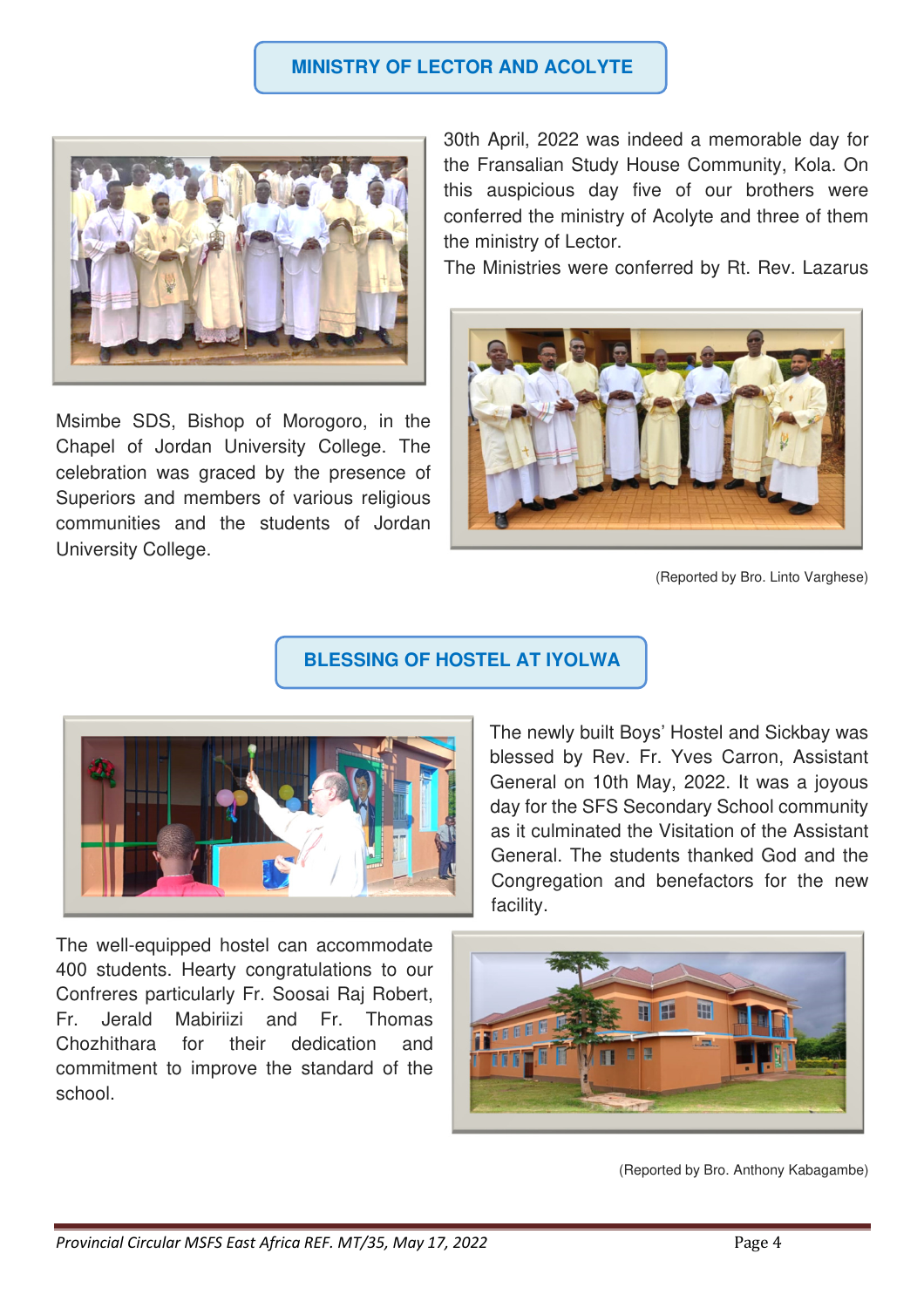**PROMOTION OF SCHOLASTICS** 

The following scholastics are promoted to the respective next stage of their formation as well as to

#### **Promotion to Priestly Ordination**

1. Bro. Avil Viegas

the renewal of vows:

2. Bro. Edward Mgagi

#### **Promoted to Fourth year of theology and Renewal of Vows**

1. Bro. Okoth Moses

#### **Promoted to Third Year Theology and Renewal of Vows**

- 1. Bro. Collins Barasa Simiyu
- 2. Bro. Godwin Nanalo
- 3. Bro. Joseph Mwasa

#### **Promoted to Second Year Theology and Renewal of Vows**

- 1. Bro. Dennis William Minja
- 2. Bro. Linto Varghese

#### **Promoted to First year of Theology and Renewal of vows**

- 1. Bro. Eboyu Peter
- 2. Bro. Ikachuli Dismas
- 3. Bro. Lobong Moses
- 4. Bro. Masereka Richard
- 5. Bro. Mnuka N. Lazaro

#### **Promoted for Regency and Renewal of Vows**

- 1. Bro. Orikiriza Darius
- 2. Bro. Lawrence Ssekayie

#### **Promoted to Third Year Philosophy and Renewal of Vows**

- 1. Bro. Innocent Munishi
- 2. Bro. Joseph Kapungu
- 3. Bro. Raymond Simon

#### **Promoted to Second Year Philosophy and Renewal of Vows**

- 1. Jonathan Pius
- 2. Marvin Eliud Hango
- 3. Mugala Pascal Wanjala
- 6. Bro. Nimusiima Xavier
- 7. Bro. Wamakale Abraham
- 8. Bro. Wangi Pascal
- 9. Bro. Wanjala Justin

- 4. Bro. Richard Woniala
- 5. Bro. Victor Muhangi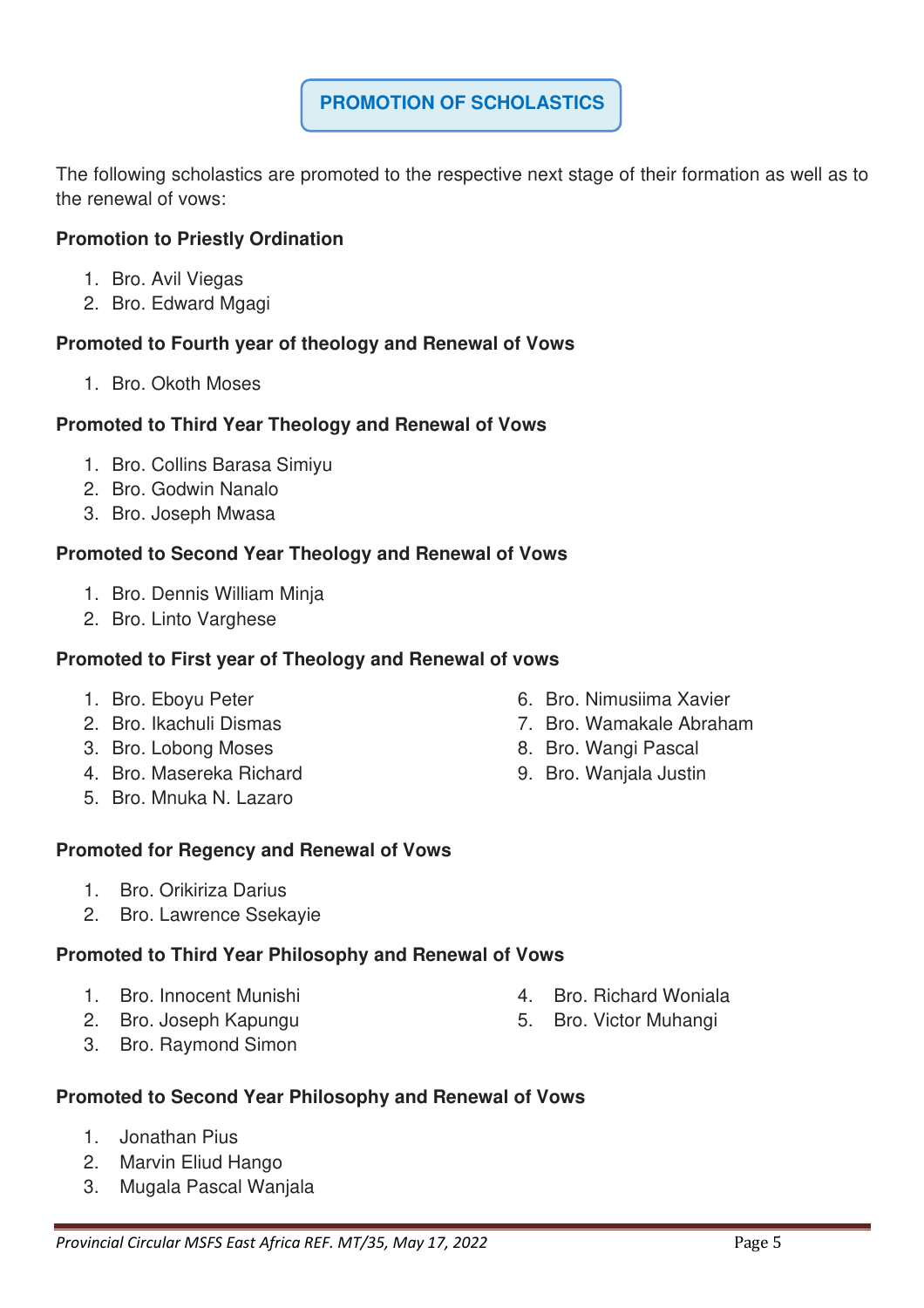# **APPOINTMENT OF REGENTS**

- 1. Bro. Julius Onaga (SA Region) lyolwa Community
- 2. Bro. Lawrence Ssekayie Buwooya Community
- 3. Bro. Orikiriza Darius **International Community**

# **HOLIDAYS**

| Fr. David Susai          | May $02 -$ June $02$ |
|--------------------------|----------------------|
| Fr. Siljo Auppadan       | May 12 - July 12     |
| Fr. Jose Eriyanickal     | May $12 -$ June 12   |
| Fr. Santhosh Paul        | May $12 -$ June 12   |
| Fr. Thomas Kochuparambil | May 17 - June 28     |
| Fr. Pius Kochuparambil   | May 17 - June 28     |
| Fr. Sunny Mattathil      | May $17 -$ June 28   |
| Fr. Ibrahim Kissegerwa   | June 01 - July 31    |
| Fr. Sunny Vettickal      | June $15 -$ July 15  |

**OBITUARY**

**Most Rev. Denis Lote Kiwanuka,** Emeritus Archbishop of Tororo passed away on 24.04.2022.

May God grant him eternal life!



Yours devotedly in Christ Jesus,

Mallino

Father Mathew Thazhathukunnel MSFS, Provincial - East Africa Province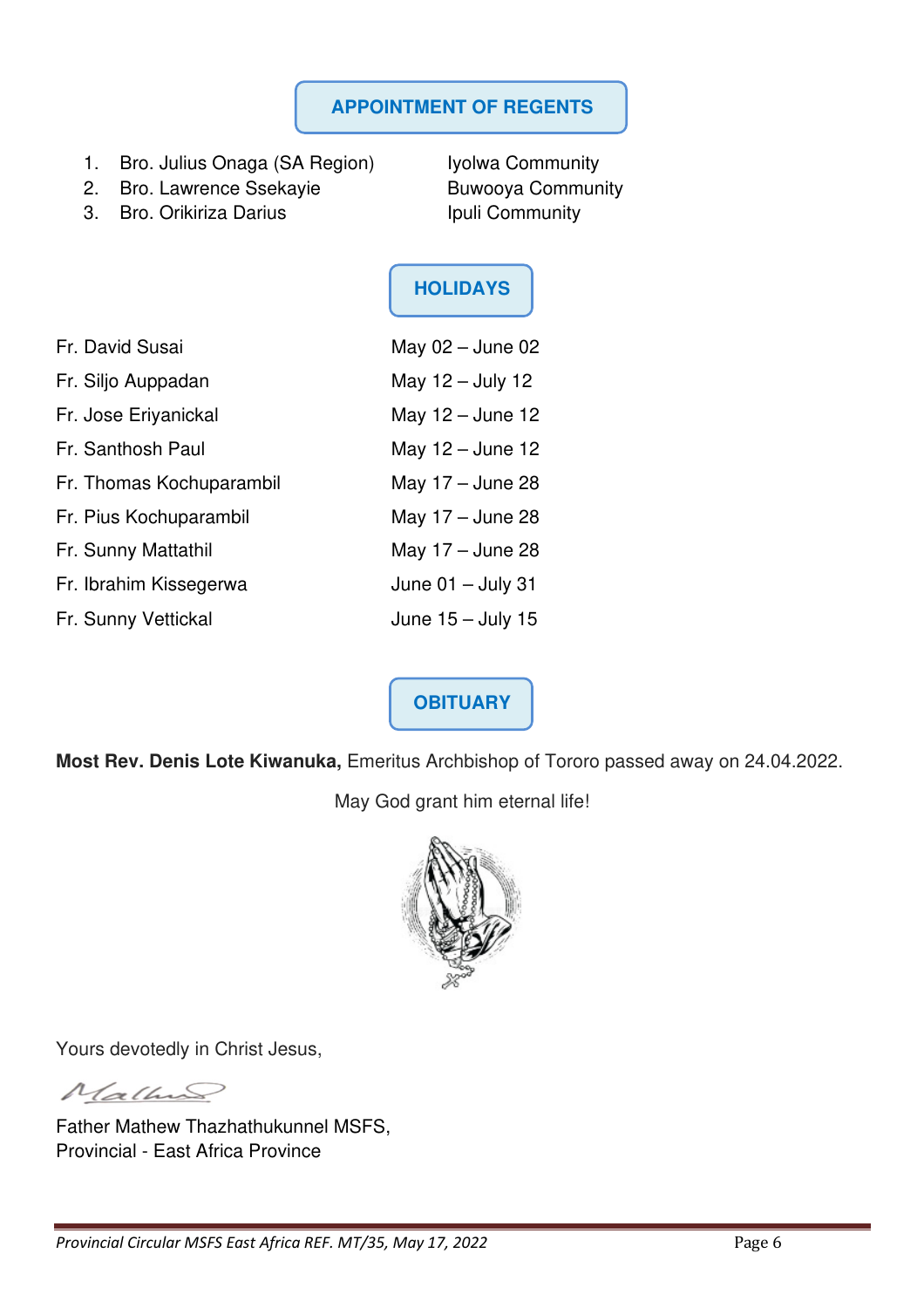

It has been a great cause of joy for the entire Salesian family all over the world as we celebrate the 400 years of the death anniversary of St. Francis de Sales. It is an opportunity for each of us to rededicate oneself to relive the spirituality of St. Francis de Sales as well as to commit oneself from a personal point of view to spread this spirituality that is most convenient and adaptable to the people living in the world.

Francis de Sales was born in an era which was wounded and torn apart by the wars of religion. The violence and the massacres that took place in this era will make one shudder. Such was the horrific situation created by the rivalry between the nations and the Protestant Reformation which added fuel to the fire which was already burning. The ideologies and the teachings of the Protestant leaders viz. Martin Luther, Zwingli and John Calvin shook the foundation of the Church and society. The Church came up in defence with the help of the Council of Trent. It focused more on the reform within the Church especially by regulating the life of the clergy and the importance of the sacraments.

The birth of St. Francis de Sales at that moment of the history is to be considered as part of the providential plan of God who always intervenes the human history to renew it and redeem it. Adding to the great contributions of the spiritual giants like Ignatius of Loyola, Theresa of Avila, John of the Cross, Philip Neri and Angela Merici, God made Francis de Sales a humble a humble promoter of a great spirituality which was to be spread all over the world. He was also made a symbol of peace and reconciliation and he brought great renewal to the people who lived in the world and who did not know how to order their lives in the world while loving God and neighbour.

Thanks to the wonderful and pious upbringing by his parents viz. Mgr De Boisy and Mme De Boisy. Their contribution to the growth of the saint is unforgettable. Their devotion and their humanness had a tremendous impact in his life. And perhaps it is their dedication and commitment to Christ despite living in the world and all the matters of the society as lay people that inspired Francis de Sales to develop a spirituality that would be a source of inspiration and consolation to the millions of people stranded in the world with their daily affairs while they were desperate to follow the path of